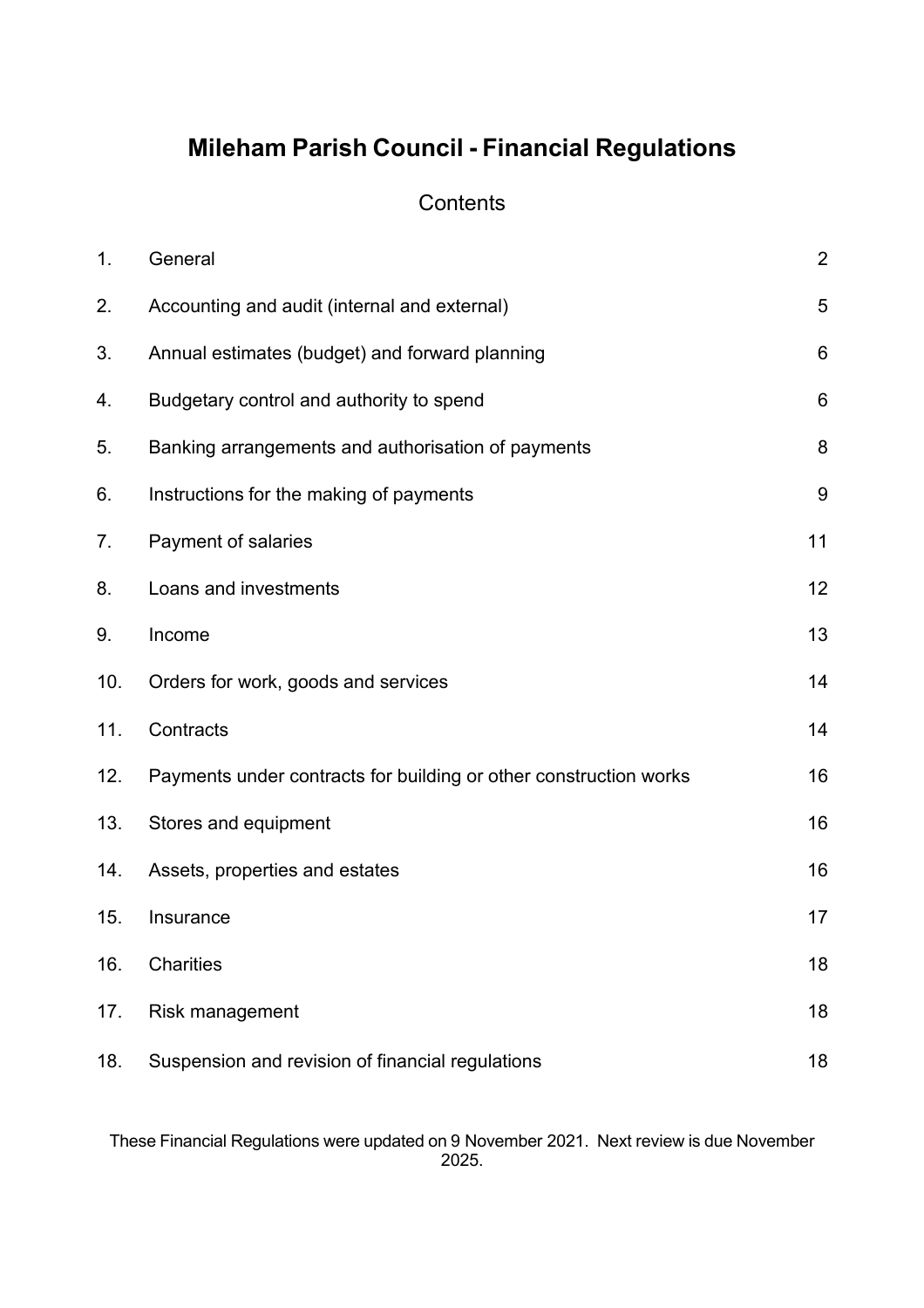# <span id="page-1-0"></span>**1. GENERAL**

- 1.1. These financial regulations govern the conduct of financial management by the council and may only be amended or varied by resolution of the council. Financial regulations are one of the council's three governing policy documents providing procedural guidance for members and officers. Financial regulations must be observed in conjunction with the council's standing orders<sup>1</sup> and any individual financial regulations relating to contracts.
- 1.2. The council is responsible in law for ensuring that its financial management is adequate and effective and that the council has a sound system of internal control which facilitates the effective exercise of the council's functions, including arrangements for the management of risk.
- 1.3. The council's accounting control systems must include measures:
	- for the timely production of accounts;
	- that provide for the safe and efficient safeguarding of public money;
	- to prevent and detect inaccuracy and fraud; and
	- identifying the duties of officers.
- 1.4. These financial regulations demonstrate how the council meets these responsibilities and requirements.
- 1.5. At least once a year, prior to approving the Annual Governance Statement, the council must review the effectiveness of its system of internal control which shall be in accordance with proper practices.
- 1.6. Deliberate or willful breach of these Regulations by an employee may give rise to disciplinary proceedings.
- 1.7. Members of Council are expected to follow the instructions within these Regulations and not to entice employees to breach them. Failure to follow instructions within these Regulations brings the office of councillor into disrepute.
- 1.8. The Responsible Financial Officer (RFO) holds a statutory office to be appointed by the council. The Clerk has been appointed as RFO for this council and these regulations will apply accordingly.
- 1.9. The RFO:
	- acts under the policy direction of the council;
	- administers the council's financial affairs in accordance with all Acts, Regulations and proper practices;

<sup>1</sup> Model standing orders for councils are available in Local Councils Explained © 2013 National Association of Local Councils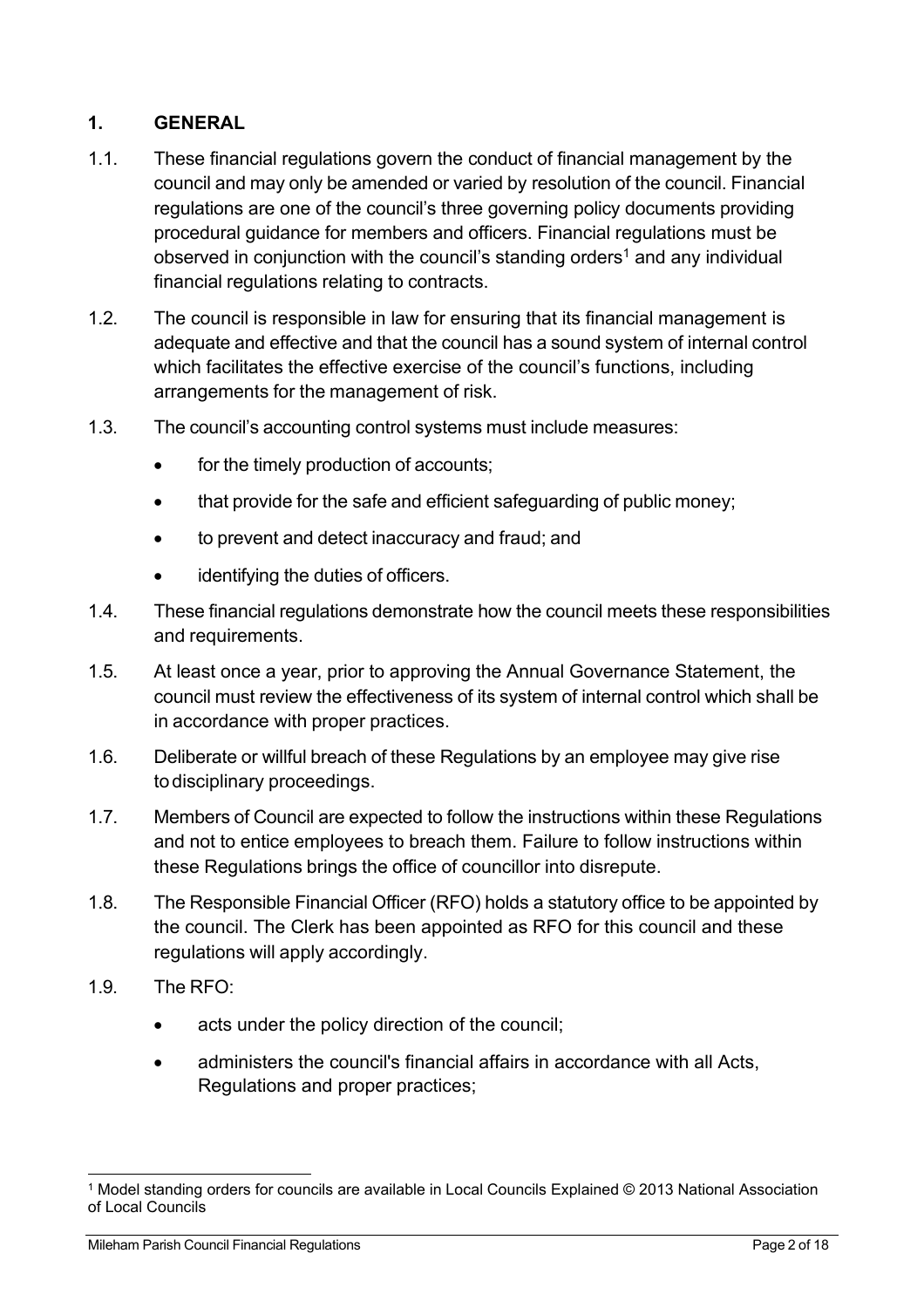- determines on behalf of the council its accounting records and accounting control systems;
- ensures the accounting control systems are observed;
- maintains the accounting records of the council up to date in accordance with proper practices;
- assists the council to secure economy, efficiency and effectiveness in the use of its resources; and
- produces financial management information as required by the council.
- 1.10. The accounting records determined by the RFO shall be sufficient to show and explain the council's transactions and to enable the RFO to ensure that any income and expenditure account and statement of balances, or record of receipts and payments and additional information, as the case may be, or management information prepared for the council from time to time comply with the Accounts and Audit Regulations.
- 1.11. The accounting records determined by the RFO shall in particular contain:
	- entries from day to day of all sums of money received and expended by the council and the matters to which the income and expenditure or receipts and payments account relate;
	- a record of the assets and liabilities of the council; and
	- wherever relevant, a record of the council's income and expenditure in relation to claims made, or to be made, for any contribution, grant or subsidy.
- 1.12. The accounting control systems determined by the RFO shall include:
	- procedures to ensure that the financial transactions of the council are recorded as soon as reasonably practicable and as accurately and reasonably as possible;
	- procedures to enable the prevention and detection of inaccuracies and fraud and the ability to reconstruct any lost records;
	- identification of the duties of officers dealing with financial transactions and division of responsibilities of those officers in relation to significant transactions;
	- procedures to ensure that uncollectable amounts, including any bad debts are not submitted to the council for approval to be written off except with the approval of the RFO and that the approvals are shown in the accounting records; and
	- measures to ensure that risk is properly managed.
- 1.13. The council is not empowered by these Regulations or otherwise to delegate certain specified decisions. In particular any decision regarding: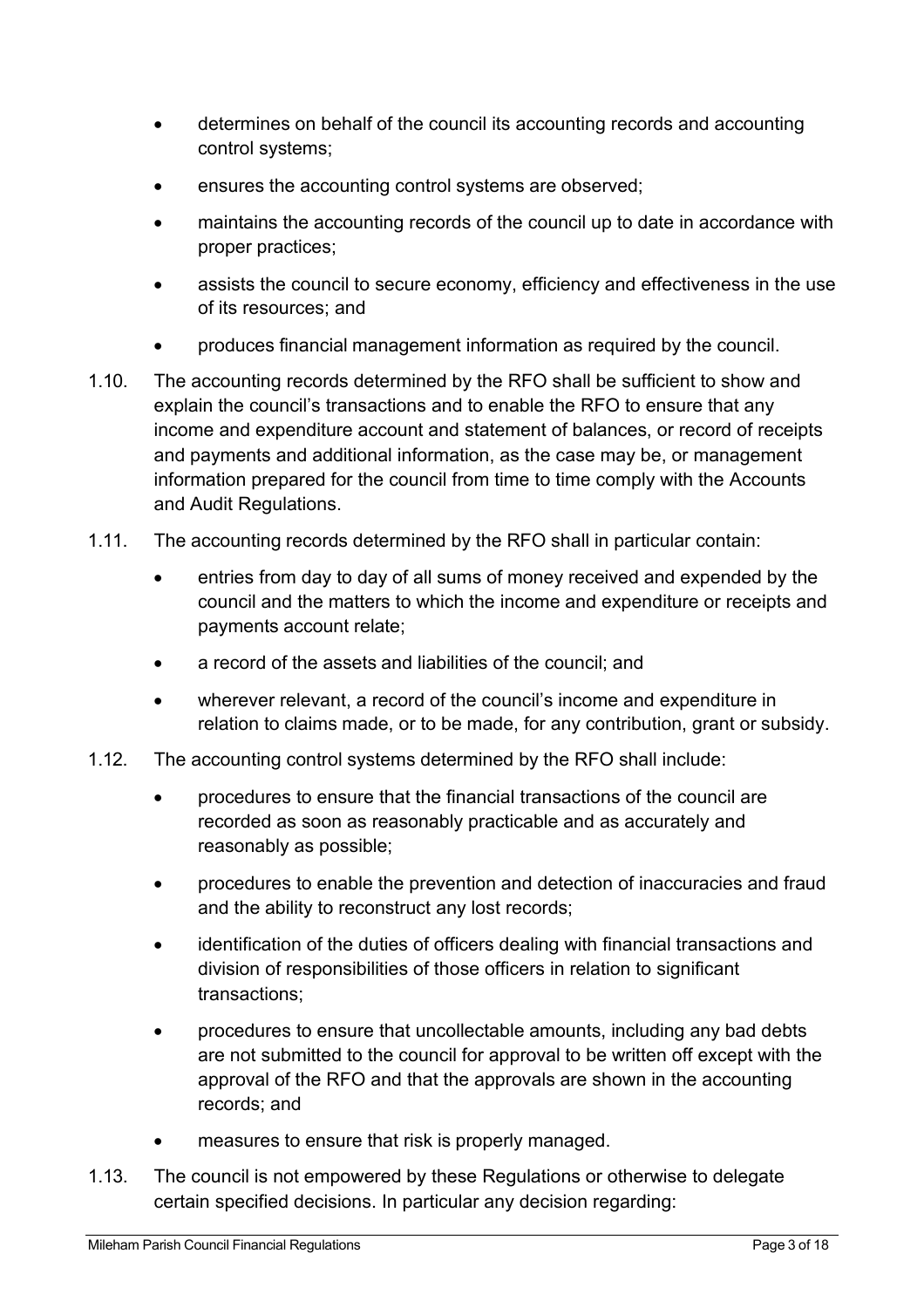- setting the final budget or the precept (council tax requirement);
- approving accounting statements;
- approving an annual governance statement;
- borrowing;
- writing off bad debts;
- declaring eligibility for the General Power of Competence; and
- addressing recommendations in any report from the internal or external auditors,

shall be a matter for the full council only.

- 1.14. In addition, the council must:
	- determine and keep under regular review the bank mandate for all council bank accounts;
	- approve any grant or a single commitment in excess of £5,000; and
	- in respect of the annual salary for any employee have regard to recommendations about annual salaries of employees made by the relevant working groups in accordance with its terms of reference.
- 1.15. In these financial regulations, references to the Accounts and Audit Regulations or 'the regulations' shall mean the regulations issued under the provisions of section 27 of the Audit Commission Act 1998, or any superseding legislation, and then in force unless otherwise specified.

In these financial regulations the term 'proper practice' or 'proper practices' shall refer to guidance issued in *Governance and Accountability for Local Councils - a Practitioners' Guide (England)* issued by the Joint Practitioners Advisory Group (JPAG), available from the websites of NALC and the Society for Local Council Clerks (SLCC).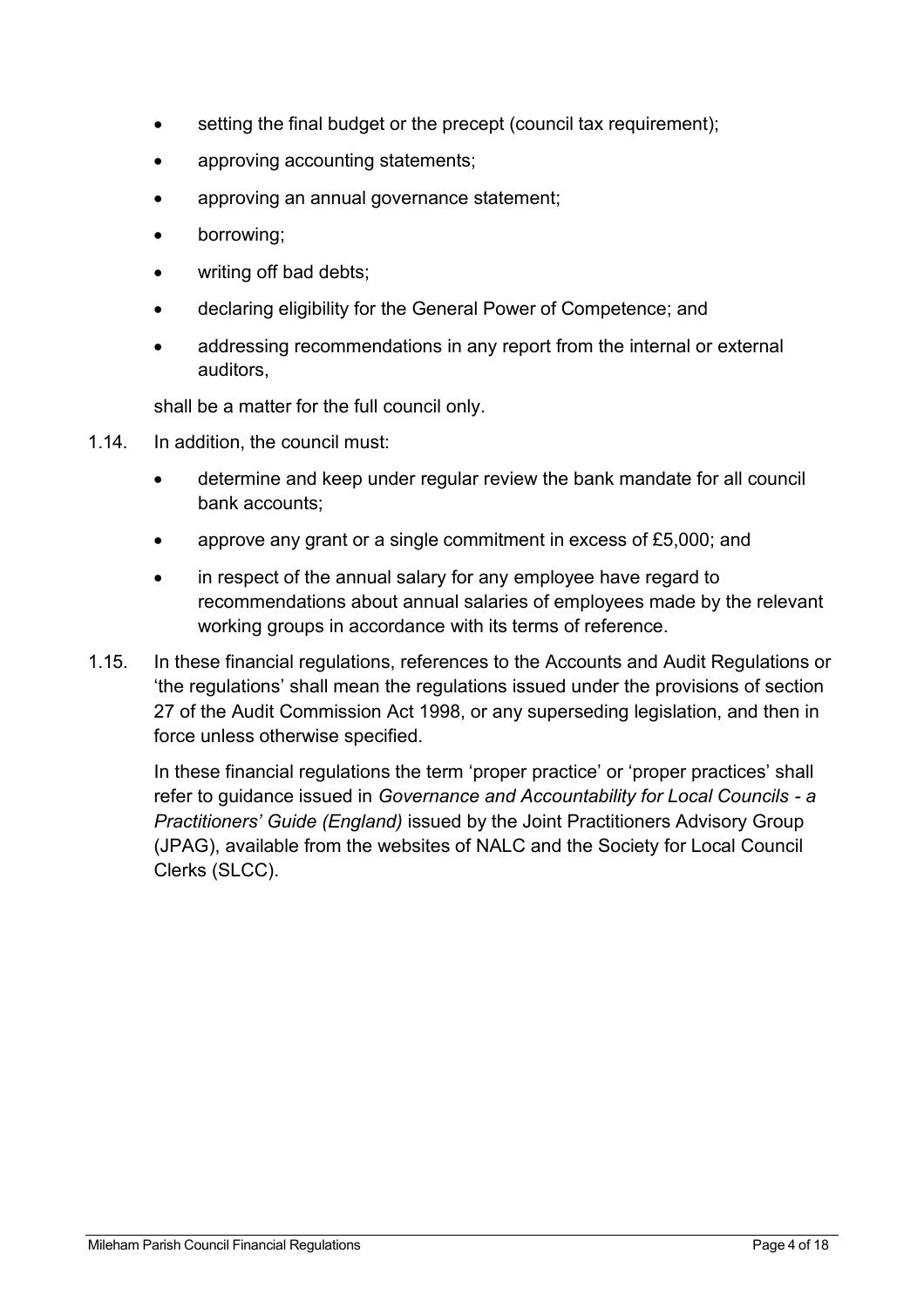# <span id="page-4-0"></span>**2. ACCOUNTING AND AUDIT (INTERNAL AND EXTERNAL)**

- 2.1. All accounting procedures and financial records of the council shall be determined by the RFO in accordance with the Accounts and Audit Regulations, appropriate guidance and proper practices.
- 2.2. On a regular basis, at least twice a year, including at each financial year end, a member shall be appointed Internal Audit Control Officer to undertake checks on the council's finances produced by the RFO. This activity shall on conclusion be reported, including any exceptions, to and noted by the council.
- 2.3. The RFO shall complete the annual statement of accounts, annual report, and any related documents of the council contained in the Annual Return (as specified in proper practices) as soon as practicable after the end of the financial year and having certified the accounts shall submit them and report thereon to the council within the timescales set by the Accounts and Audit Regulations.
- 2.4. The council shall ensure that there is an adequate and effective system of internal audit of its accounting records, and of its system of internal control in accordance with proper practices. Any officer or member of the council shall make available such documents and records as appear to the council to be necessary for the purpose of the audit and shall, as directed by the council, supply the RFO, internal auditor, or external auditor with such information and explanation as the council considers necessary for that purpose.
- 2.5. The internal auditor shall be appointed by and shall carry out the work in relation to internal controls required by the council in accordance with proper practices.
- 2.6. The internal auditor shall:
	- be competent and independent of the financial operations of the council;
	- report to council in writing, or in person, on a regular basis with a minimum of one annual written report during each financial year;
	- to demonstrate competence, objectivity and independence, be free from any actual or perceived conflicts of interest, including those arising from family relationships; and
	- have no involvement in the financial decision making, management or control of the council.
- 2.7. Internal or external auditors may not under any circumstances:
	- perform any operational duties for the council;
	- initiate or approve accounting transactions; or
	- direct the activities of any council employee, except to the extent that such employees have been appropriately assigned to assist the internal auditor.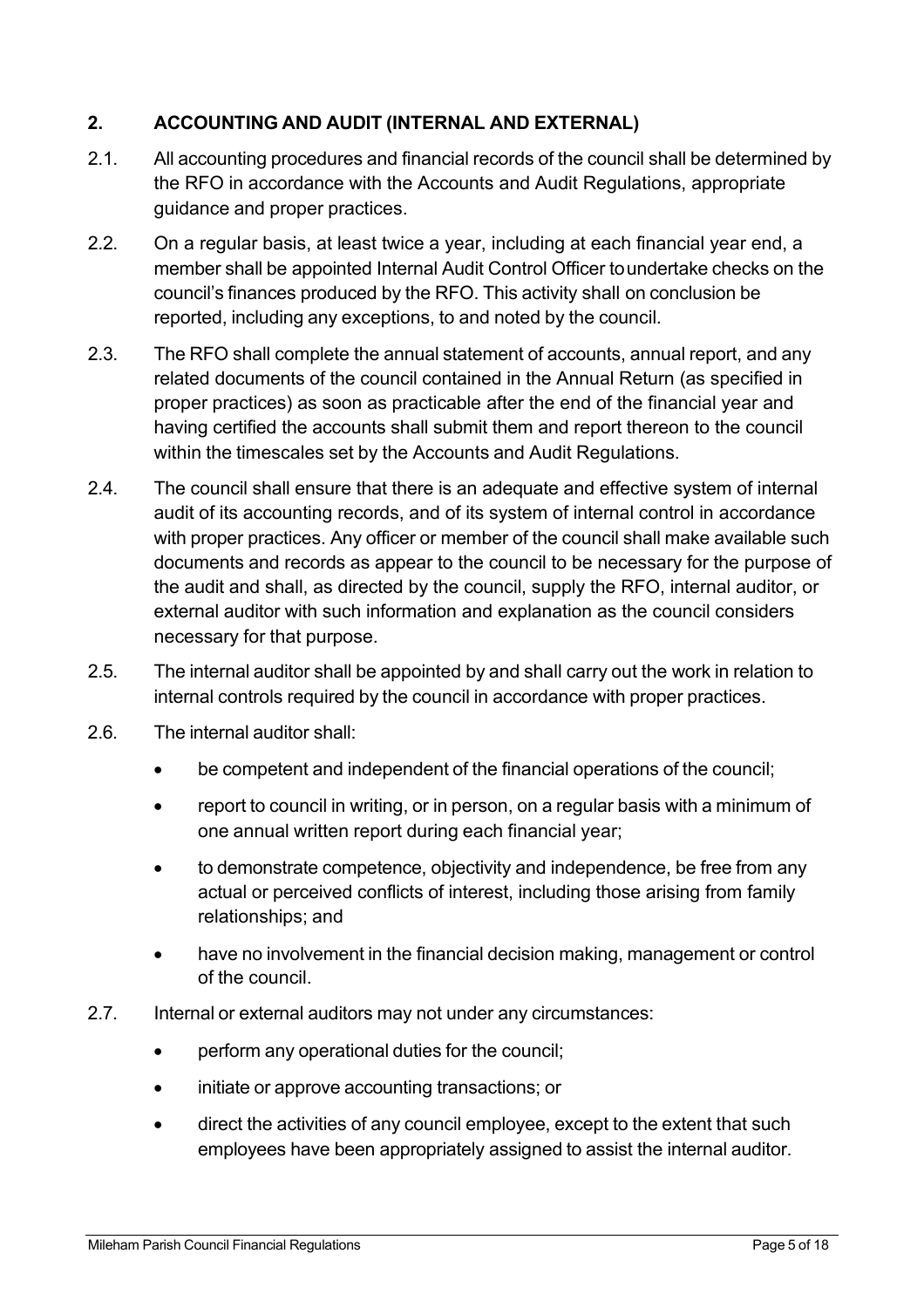- 2.8. For the avoidance of doubt, in relation to internal audit the terms 'independent' and 'independence' shall have the same meaning as is described in proper practices.
- 2.9. The RFO shall make arrangements for the exercise of electors' rights in relation to the accounts including the opportunity to inspect the accounts, books, and vouchers and display or publish any notices and statements of account required by Audit Commission Act 1998, or any superseding legislation, and the Accounts and Audit Regulations.
- 2.10. The RFO shall, without undue delay, bring to the attention of all councillors any correspondence or report from internal or external auditors.

# <span id="page-5-0"></span>**3. ANNUAL ESTIMATES (BUDGET) AND FORWARD PLANNING**

- 3.1. The RFO must each year, by no later than December, prepare detailed estimates of all receipts and payments including the use of reserves and all sources of funding for the following financial year in the form of a budget to be considered by the council.
- 3.2. The council shall consider annual budget proposals in relation to the council's one year forecast of revenue and capital receipts and payments including recommendations for the use of reserves and sources of funding and update the forecast accordingly.
- 3.3. The council shall fix the precept (council tax requirement), and relevant basic amount of council tax to be levied for the ensuing financial year not later than by the end of January each year. The RFO shall issue the precept to the billing authority and shall supply each member with a copy of the approved annual budget.
- 3.4. The approved annual budget shall form the basis of financial control for the ensuing year.

# <span id="page-5-1"></span>**4. BUDGETARY CONTROL AND AUTHORITY TO SPEND**

- 4.1. Expenditure on revenue items may be authorised up to the amounts included for that class of expenditure in the approved budget. This authority is to be determined by:
	- the council for all items over £300;
	- a duly delegated committee of the council for items over £300; or
	- the Clerk, in conjunction with Chairman of Council or Chairman of the appropriate committee, for any items below £300.

Such authority is to be evidenced by a minute or by an authorisation slip duly signed by the Clerk, and where necessary also by the appropriate Chairman.

Contracts may not be disaggregated to avoid controls imposed by these regulations.

4.2. No expenditure may be authorised that will exceed the amount provided in the revenue budget for that class of expenditure other than by resolution of the council,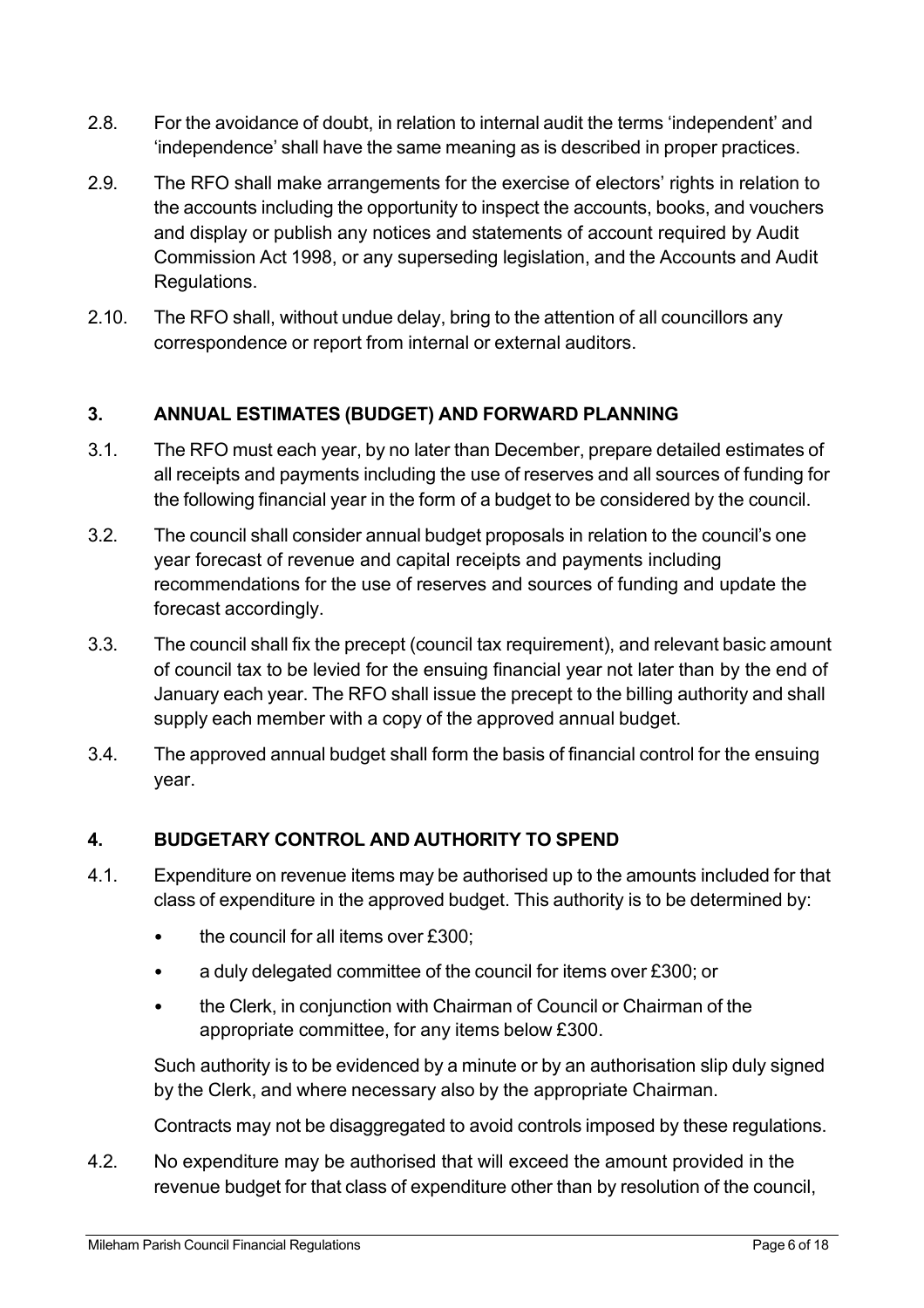or duly delegated committee. During the budget year and with the approval of council having considered fully the implications for public services, unspent and available amounts may be moved to other budget headings or to an earmarked reserve as appropriate ('virement').

- 4.3. Unspent provisions in the revenue or capital budgets for completed projects shall not be carried forward to a subsequent year.
- 4.4. The salary budgets are to be reviewed at least annually as part of preparation of the budget for the following financial year. The RFO will inform committees of the Council of any changes impacting on their budget requirement for the coming year in good time.
- 4.5. In cases of extreme risk to the delivery of council services, the Clerk may authorise revenue expenditure on behalf of the council which in the Clerk's judgement it is necessary to carry out. Such expenditure includes repair, replacement or other work, whether or not there is any budgetary provision for the expenditure, subject to a limit of £300. The Clerk shall report such action to the Chairman as soon as possible and to the council as soon as practicable thereafter.
- 4.6. No expenditure shall be authorised in relation to any capital project and no contract entered into or tender accepted involving capital expenditure unless the council is satisfied that the necessary funds are available and the requisite borrowing approval has been obtained.
- 4.7. All capital works shall be administered in accordance with the council's standing orders and financial regulations relating to contracts.
- 4.8. The RFO shall regularly provide the council with a statement of receipts and payments to date under each head of the budgets, comparing actual expenditure to the appropriate date against that planned as shown in the budget. These statements are to be prepared at least at the end of each half-year and shall show explanations of material variances. For this purpose, 'material' shall be in excess of £100 or 15% of the budget.
- 4.9. Changes in earmarked reserves shall be approved by the council as part of the budgetary control process.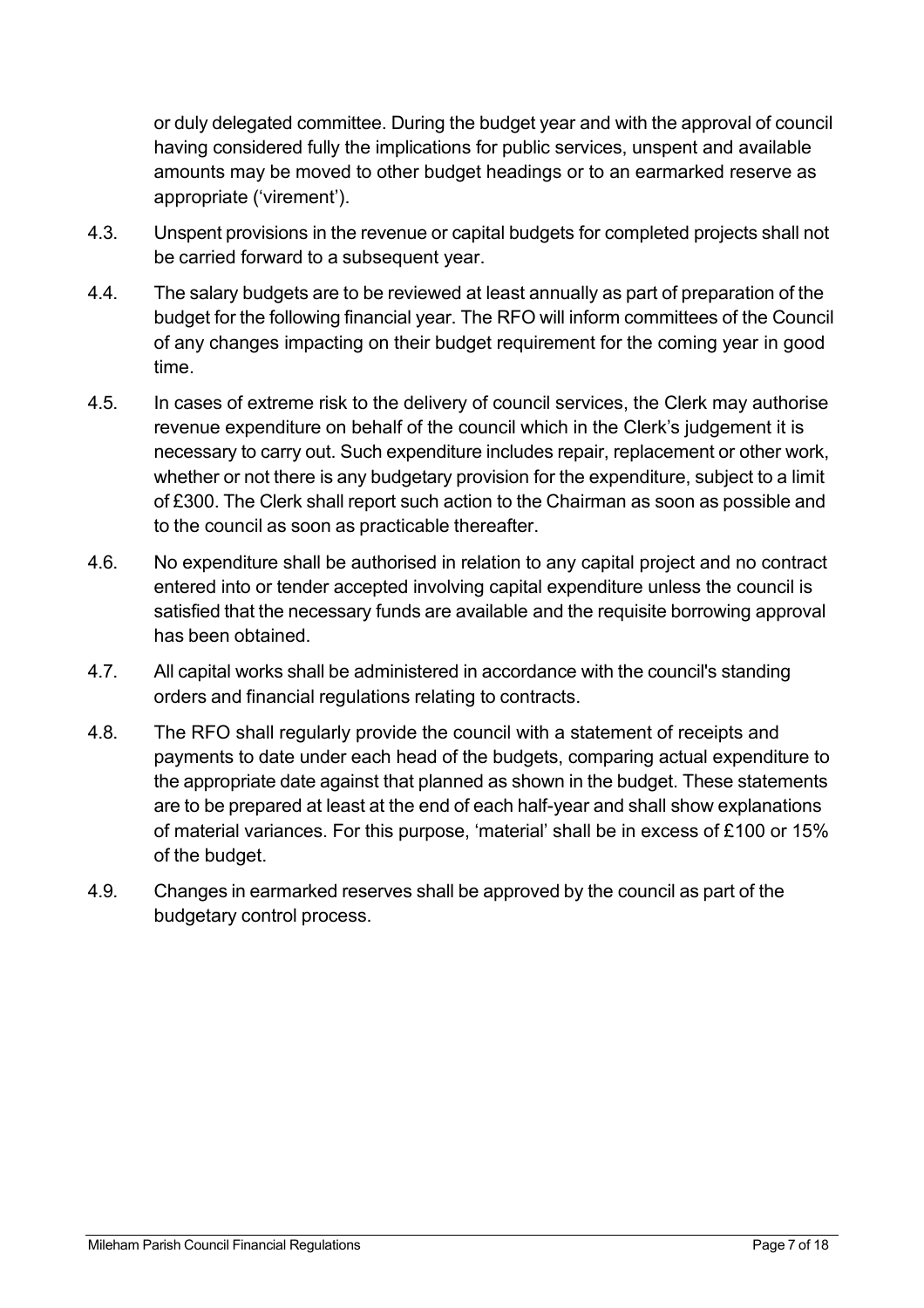# <span id="page-7-0"></span>**5. BANKING ARRANGEMENTS AND AUTHORISATION OF PAYMENTS**

- 5.1. The council's banking arrangements, including the bank mandate, shall be made by the RFO and approved by the council; banking arrangements may not be delegated to a committee. They shall be regularly reviewed for safety and efficiency.
- 5.2. The RFO shall prepare a schedule of payments requiring authorisation, forming part of the agenda for the meeting and, together with the relevant invoices, present the schedule to council. The council shall review the schedule for compliance and, having satisfied itself shall authorise payment by a resolution of the council. A detailed list of all payments shall be disclosed within or as an attachment to the minutes of the meeting at which they were authorised. Personal payments (including salaries, wages, expenses and any payment made in relation to the termination of a contract of employment) may be summarised to remove public access to any personal information.
- 5.3. All invoices for payment shall be examined, verified and certified by the RFO to confirm that the work, goods or services to which each invoice relates has been received, carried out, examined and represents expenditure previously approved by the council.
- 5.4. The RFO shall examine invoices for arithmetical accuracy and allocate them to the appropriate expenditure heading. The RFO shall take all steps to pay all invoices submitted, and which are in order, at the next available council meeting.
- 5.5. The Clerk and RFO shall have delegated authority to authorise the payment of items only in the following circumstances:
	- a) If a payment is necessary to avoid a charge to interest under the Late Payment of Commercial Debts (Interest) Act 1998, and the due date for payment is before the next scheduled Meeting of council, where the Clerk and RFO certify that there is no dispute or other reason to delay payment, provided that a list of such payments shall be submitted to the next appropriate meeting of council [or finance committee];
	- b) An expenditure item authorised under 5.6 below (continuing contracts and obligations) provided that a list of such payments shall be submitted to the next appropriate meeting of council; or
	- c) fund transfers within the council's banking arrangements up to the sum of £10,000, provided that a list of such payments shall be submitted to the next appropriate meeting of council.
- 5.6. For each financial year the Clerk/RFO shall draw up a list of due payments which arise on a regular basis as the result of a continuing contract, statutory duty, or obligation (such as but not exclusively) Salaries, PAYE and NI, Superannuation Fund and regular maintenance contracts and the like for which council may authorise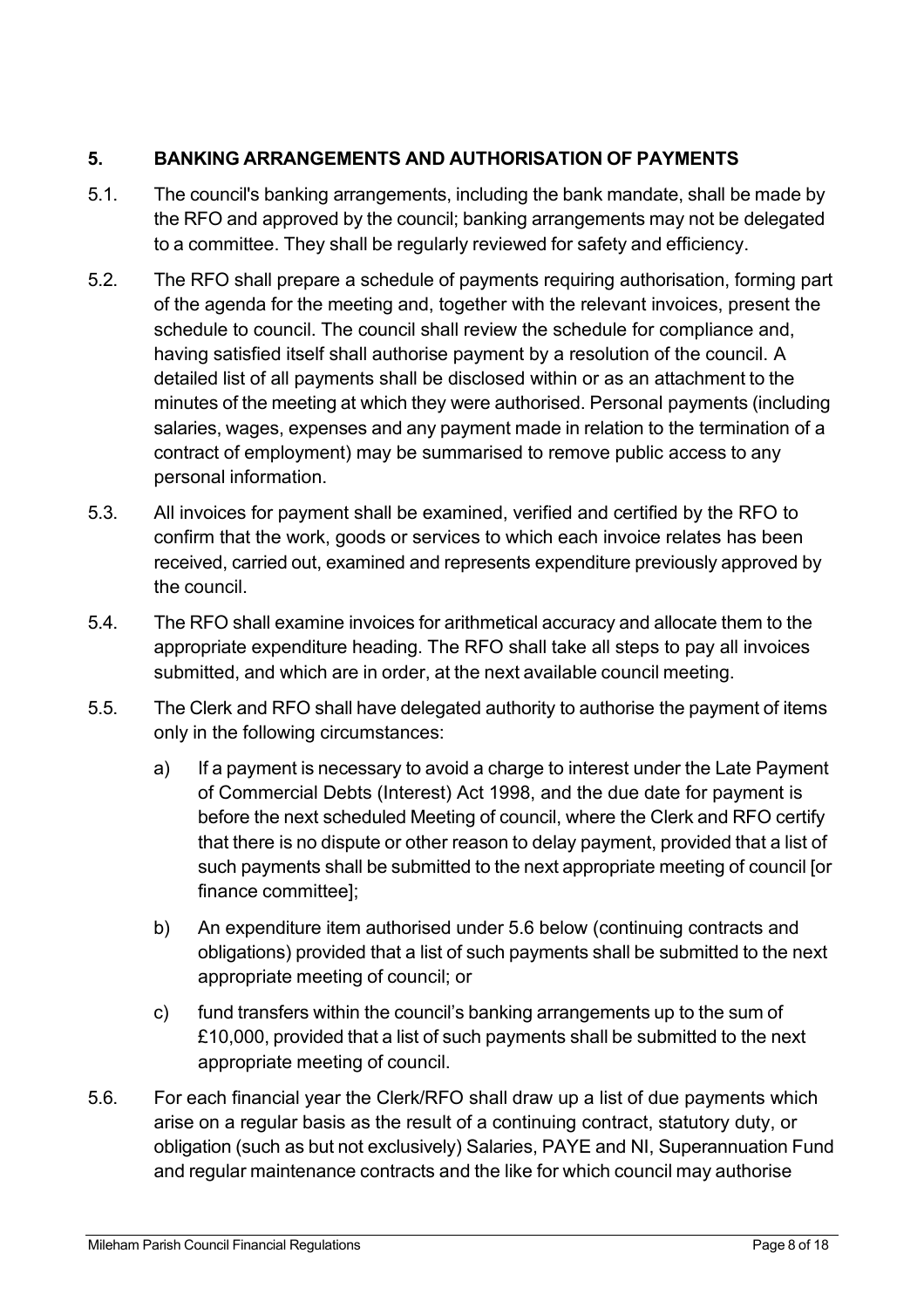payment for the year provided that the requirements of regulation 4.1 (Budgetary Controls) are adhered to, provided also that a list of such payments shall be submitted to the next appropriate meeting of council.

- 5.7. A record of regular payments made under 5.6 above shall be drawn up and be approved by the council on each and every occasion when payment is authorised thus controlling the risk of duplicated payments being authorised and / or made.
- 5.8. Members are subject to the Code of Conduct that has been adopted by the council and shall comply with the Code and Standing Orders when a decision to authorise or instruct payment is made in respect of a matter in which they have a disclosable pecuniary or other interest, unless a dispensation has been granted.
- 5.9. The council will aim to rotate the duties of members in these Regulations so that onerous duties are shared out as evenly as possible over time.
- 5.10. Any changes in the recorded details of suppliers, such as bank account records, shall be carried out by the RFO and checked by the bank signatories.

# <span id="page-8-0"></span>**6. INSTRUCTIONS FOR THE MAKING OF PAYMENTS**

- 6.1. The council will make safe and efficient arrangements for the making of its payments.
- 6.2. Following authorisation under Financial Regulation 5 above, the council, a duly delegated committee or, if so delegated, the Clerk or RFO shall give instruction that a payment shall be made.
- 6.3. All payments shall be effected by BACS, cheque or other instructions to the council's bankers, or otherwise, in accordance with a resolution of council.
- *6.4.* BACS payments in accordance with the schedule as presented to council or committee shall be set up by the RFO and authorised in accordance to the bank mandate to release the payments. A member who is a bank signatory, having a connection by virtue of family or business relationships with the beneficiary of a payment, should not, under normal circumstances, be a signatory to the payment in question. Cheques drawn on the bank account in accordance with the schedule as presented to council or committee shall be signed by two members of the council in accordance with a resolution instructing that payment*.*
- 6.5. To indicate agreement of the payments to be authorised, the clerk will ask members to approve the payment list as presented at the meeting and this will be recorded in the minutes.
- 6.6. Cheques or orders for payment shall not normally be presented for signature other than at a council or committee meeting (including immediately before or after such a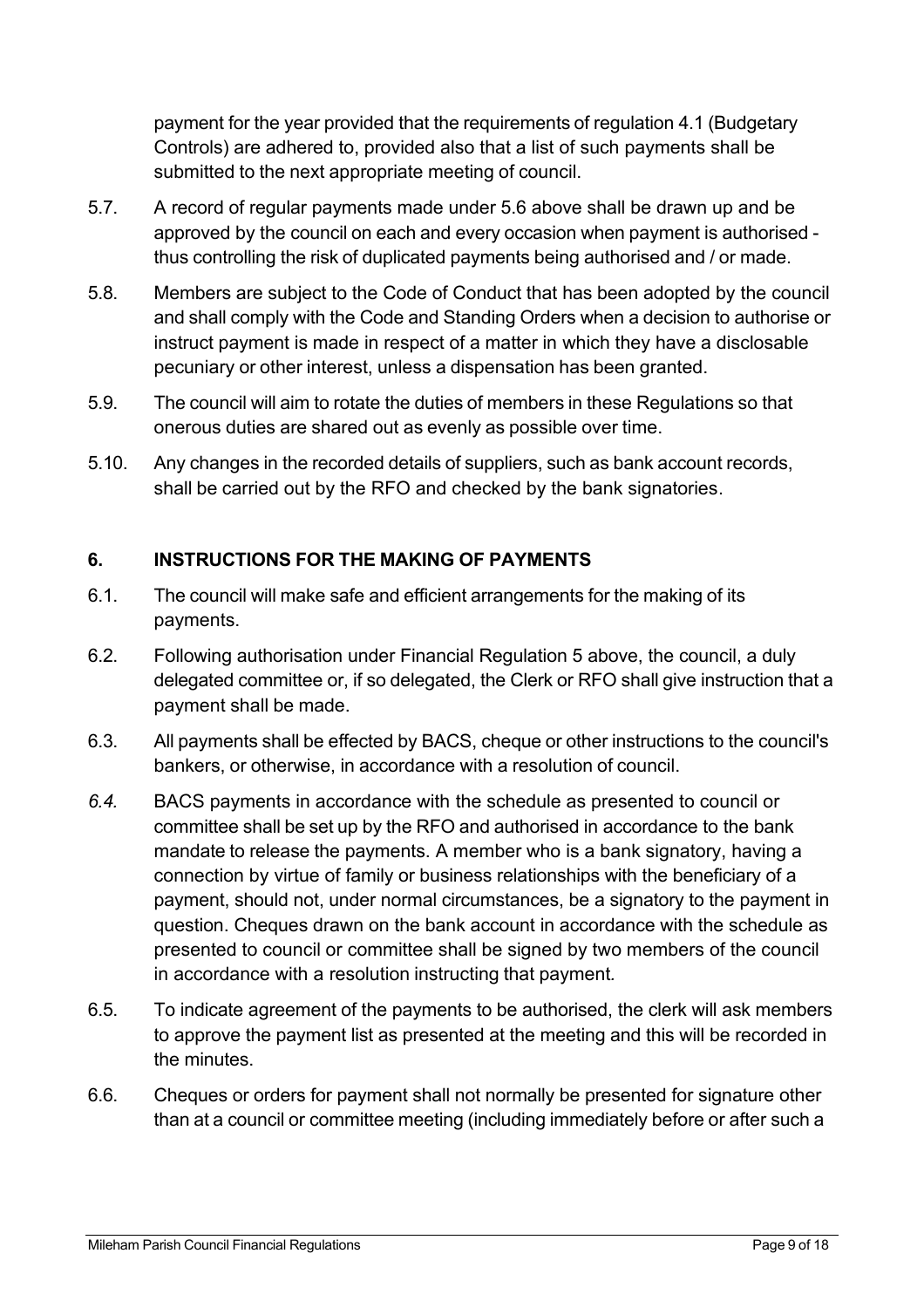meeting). Any signatures obtained away from such meetings shall be reported to the council at the next convenient meeting.

- 6.7. If thought appropriate by the council, payment for utility supplies (energy, telephone and water) and any National Non-Domestic Rates may be made by variable direct debit provided that the instructions are signed by two members and any payments are reported to council as made.
- 6.8. If thought appropriate by the council, payment for certain items (principally salaries) may be made by banker's standing order provided that the instructions are signed, or otherwise evidenced by two members are retained and any payments are reported to council as made. The approval of the use of a banker's standing order shall be renewed by resolution of the council at least every two years.
- 6.9. If thought appropriate by the council, payment for certain items may be made by BACS or CHAPS methods provided that the instructions for each payment are signed, or otherwise evidenced, by two authorised bank signatories, are retained and any payments are reported to council as made.
- 6.10. If thought appropriate by the council payment for certain items may be made by internet banking transfer provided evidence is retained showing which members approved the payment. Payments may be set up using 'dual authorisation' (already approved at a council meeting), with the RFO setting up the payments and one signatory releasing the payments from the council's account.
- 6.11. Where a computer requires use of a personal identification number (PIN) or other password(s), for access to the council's records on that computer, a note shall be made of the PIN and Passwords and shall be handed to and retained by the Chairman of Council in a sealed dated envelope. This envelope may not be opened other than in the presence of two other councillors. After the envelope has been opened, in any circumstances, the PIN and / or passwords shall be changed as soon as practicable. The fact that the sealed envelope has been opened, in whatever circumstances, shall be reported to all members immediately and formally to the next available meeting of the council. This will not be required for a member's personal computer used only for remote authorisation of bank payments.
- 6.12. No employee or councillor shall disclose any PIN or password, relevant to the working of the council or its bank accounts, to any person not authorised in writing by the council or a duly delegated committee.
- 6.13. Regular back-up copies of the records on any computer shall be made and shall be stored securely away from the computer in question, and preferably off site.
- 6.14. The council, and any members using computers for the council's financial business, shall ensure that anti-virus, anti-spyware and firewall software with automatic updates, together with a high level of security, is used.
- 6.15. Where internet banking arrangements are made with any bank, the RFO shall be appointed as the Service Administrator. The bank mandate approved by the council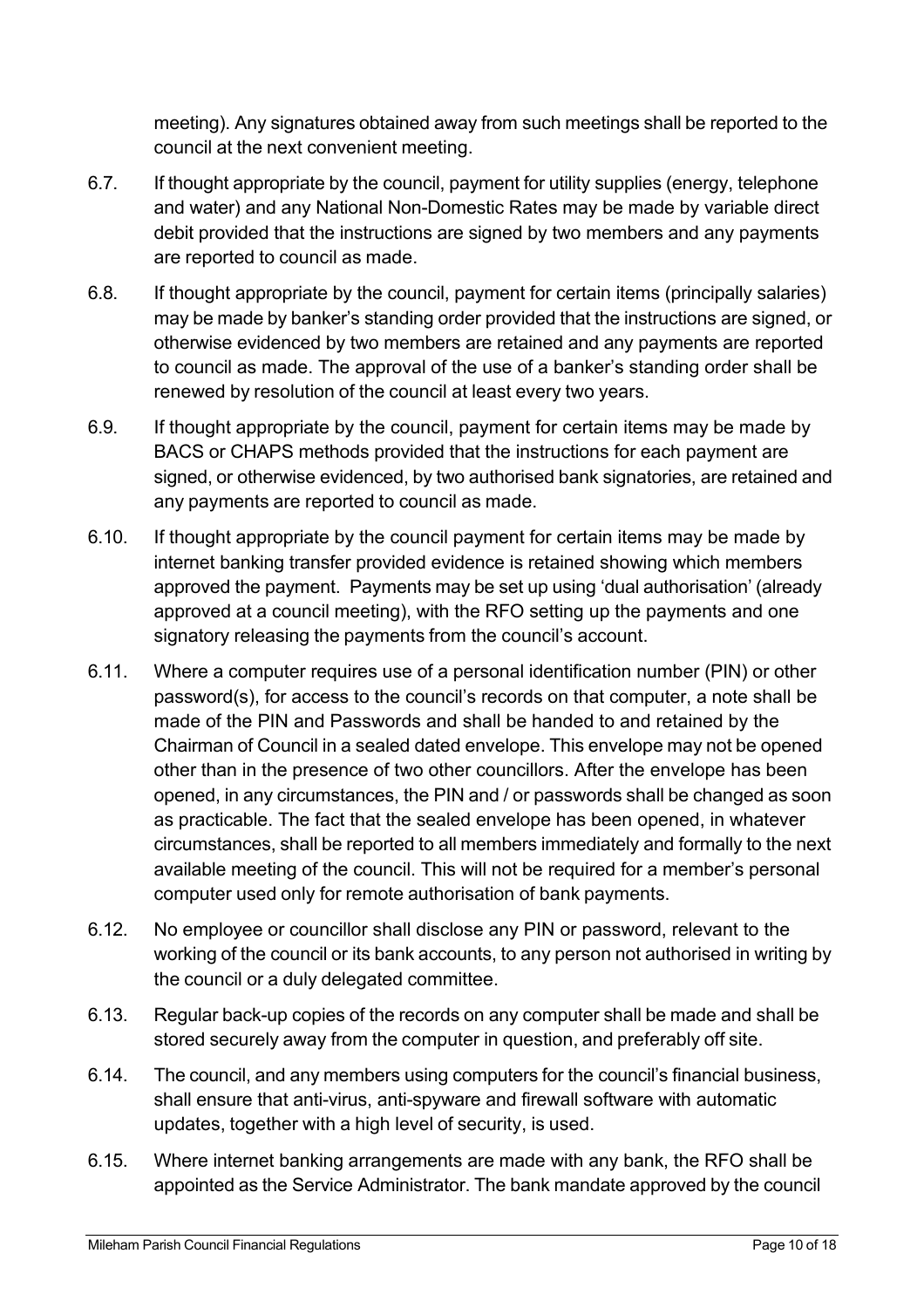shall identify a number of councillors who will be authorised to approve transactions on those accounts. The bank mandate will state clearly the amounts of payments that can be instructed by the use of the Service Administrator alone, or by the Service Administrator with a stated number of approvals.

- 6.16. Access to any internet banking accounts will be directly to the access page (which may be saved under "favourites"), and not through a search engine or e-mail link. Remembered or saved passwords facilities must not be used on any computer used for council banking work. Breach of this Regulation will be treated as a very serious matter under these regulations.
- 6.17. Changes to account details for suppliers, which are used for internet banking may only be changed on written notification by the supplier. The members must be advised of the changes at the next council meeting. A programme of regular checks of standing data with suppliers will be followed.
- 6.18. Any Debit Card issued for use will be specifically restricted to the RFO and will also be restricted to a single transaction maximum value of £300 unless authorised by council or finance committee in writing before any order is placed.
- 6.19. A pre-paid debit card may be issued to employees with varying limits. These limits will be set by the council. Transactions and purchases made will be reported to the council and authority for topping-up shall be at the discretion of the council.
- 6.20. Any corporate credit card or trade card account opened by the council will be specifically restricted to use by the RFO and shall be subject to automatic payment in full at each month-end. If members or staff use their own personal credit or debit card to purchase an item for the council they are not under any obligation to do so. The council will reimburse staff expenditure that has been pre-approved.
- 6.21. The council will not maintain any form of cash float. All cash received must be banked intact. Any payments made in cash by the RFO (for example for postage or minor stationery items) shall be refunded on a regular basis, at least quarterly.

# <span id="page-10-0"></span>**7. PAYMENT OF SALARIES**

- 7.1. As an employer, the council shall make arrangements to meet fully the statutory requirements placed on all employers by PAYE and National Insurance legislation. The payment of all salaries shall be made in accordance with payroll records and the rules of PAYE and National Insurance currently operating, and salary rates shall be as agreed by council, or duly delegated committee.
- 7.2. Payment of salaries and payment of deductions from salary such as may be required to be made for tax, national insurance and pension contributions, or similar statutory or discretionary deductions must be made in accordance with the payroll records and on the appropriate dates stipulated in employment contracts, provided that each payment is reported to the next available council meeting, as set out in these regulations above.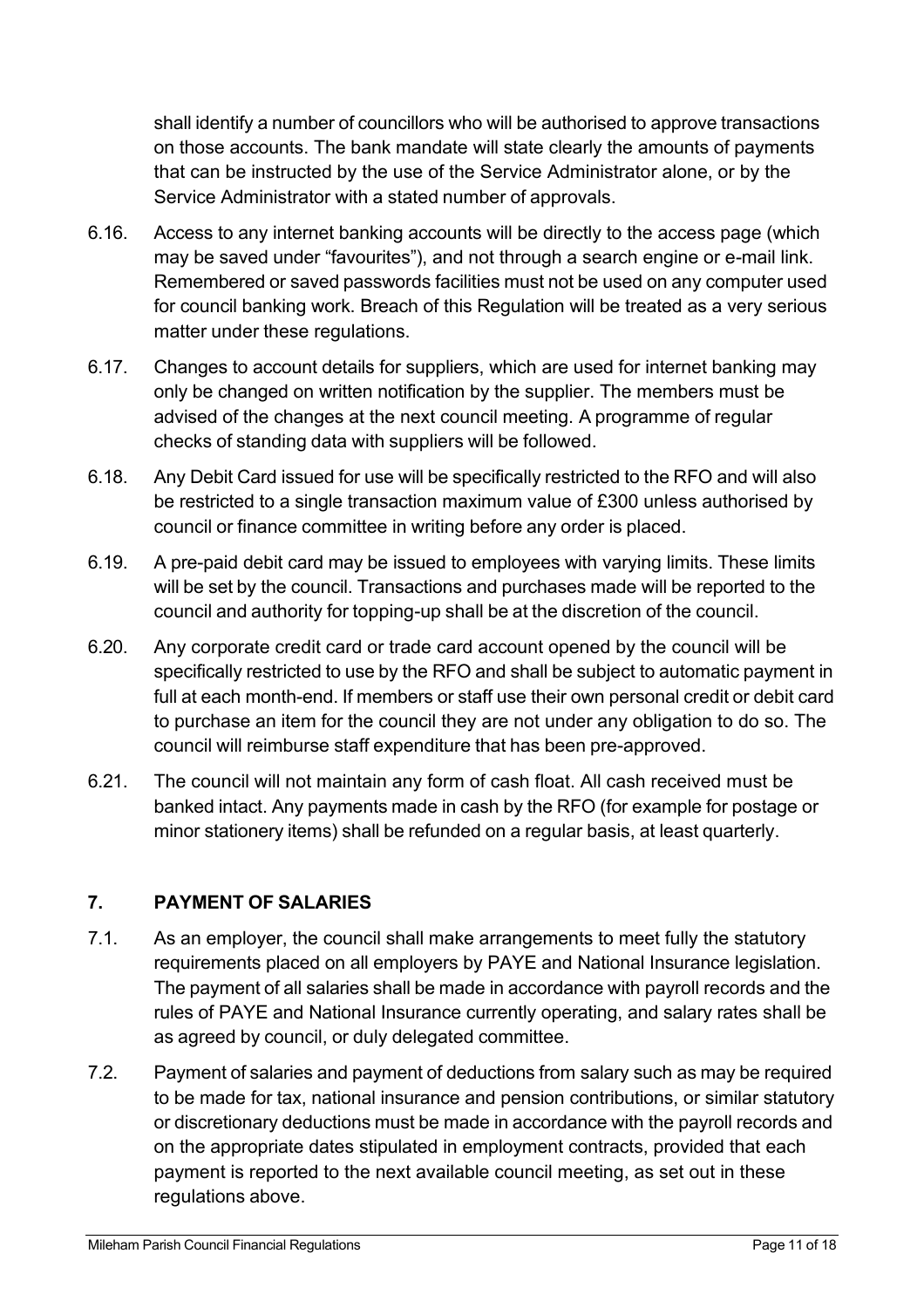- 7.3. No changes shall be made to any employee's pay, emoluments, or terms and conditions of employment without the prior consent of the council.
- 7.4. Each and every payment to employees of net salary and to the appropriate creditor of the statutory and discretionary deductions shall be recorded in a separate confidential record (confidential cash book). This confidential record is not open to inspection or review (under the Freedom of Information Act 2000 or otherwise) other than:
	- a) by any councillor who can demonstrate a need to know;
	- b) by the internal auditor;
	- c) by the external auditor; or
	- d) by any person authorised under Audit Commission Act 1998, or any superseding legislation.
- 7.5. The total of such payments in each calendar month shall be reported with all other payments as made as may be required under these Financial Regulations, to ensure that only payments due for the period have actually been paid.
- 7.6. An effective system of personal performance management should be maintained for the senior officers.
- 7.7. Any termination payments shall be supported by a clear business case and reported to the council. Termination payments shall only be authorised by council.
- 7.8. Before employing interim staff the council must consider a full business case.

# <span id="page-11-0"></span>**8. LOANS AND INVESTMENTS**

- 8.1. All borrowings shall be effected in the name of the council, after obtaining any necessary borrowing approval. Any application for borrowing approval shall be approved by Council as to terms and purpose. The application for borrowing approval, and subsequent arrangements for the loan shall only be approved by full council.
- 8.2. Any financial arrangement which does not require formal borrowing approval from the Secretary of State/Welsh Assembly Government (such as Hire Purchase or Leasing of tangible assets) shall be subject to approval by the full council. In each case a report in writing shall be provided to council in respect of value for money for the proposed transaction.
- 8.3. The council will arrange with the council's banks and investment providers for the sending of a copy of each statement of account to the Chairman of the council at the same time as one is issued to the RFO.
- 8.4. All loans and investments shall be negotiated in the name of the council and shall be for a set period in accordance with council policy.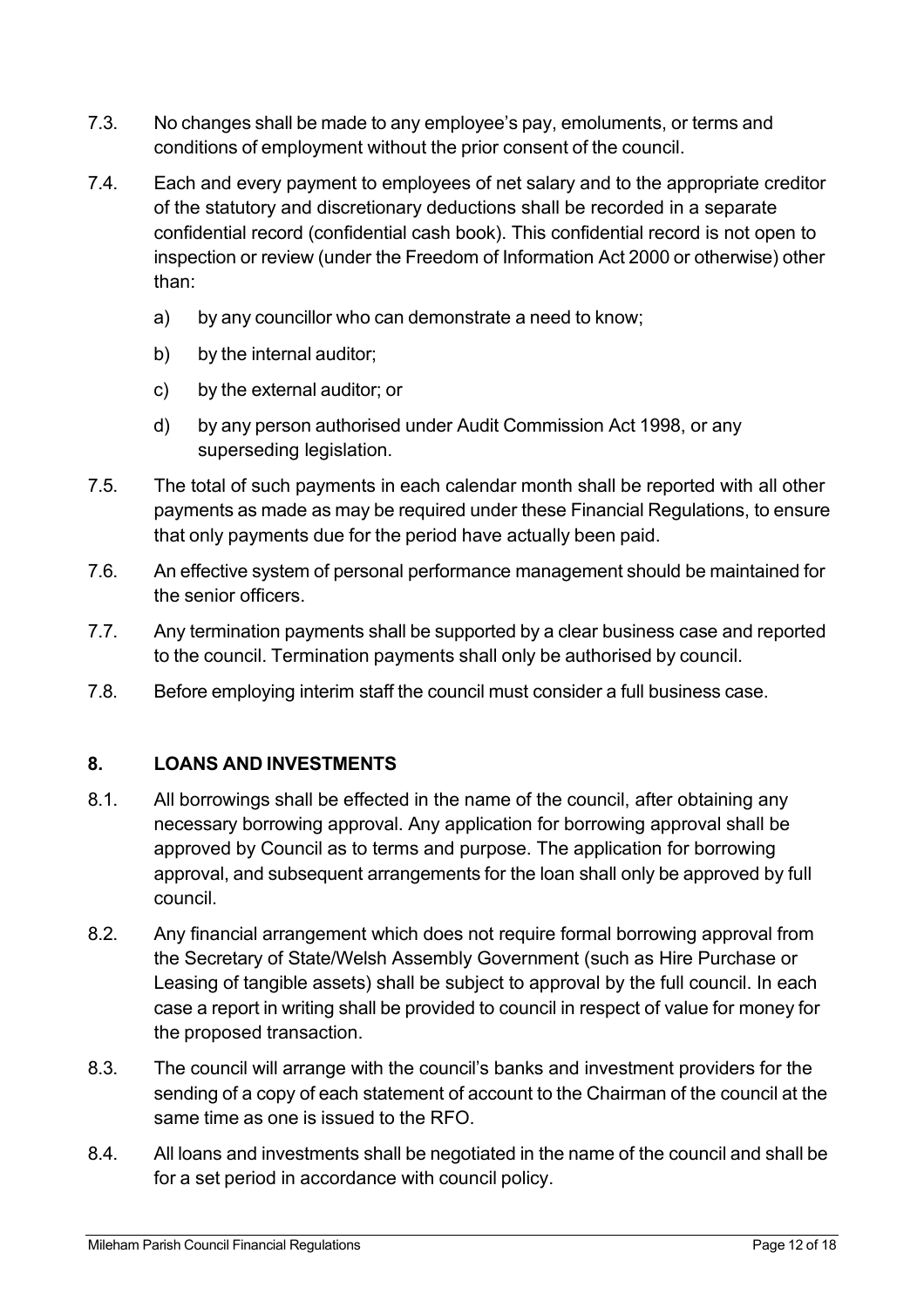- 8.5. The council shall consider the need for an Investment Strategy and Policy which, if drawn up, shall be in accordance with relevant regulations, proper practices and guidance. Any Strategy and Policy shall be reviewed by the council at least annually.
- 8.6. All investments of money under the control of the council shall be in the name of the council.
- 8.7. All investment certificates and other documents relating thereto shall be retained in the custody of the RFO.
- 8.8. Payments in respect of short term or long term investments, including transfers between bank accounts held in the same bank, or branch, shall be made in accordance with Regulation 5 (Authorisation of payments) and Regulation 6 (Instructions for payments).

#### <span id="page-12-0"></span>**9. INCOME**

- 9.1. The collection of all sums due to the council shall be the responsibility of and under the supervision of the RFO.
- 9.2. Particulars of all charges to be made for work done, services rendered or goods supplied shall be agreed annually by the council, notified to the RFO and the RFO shall be responsible for the collection of all accounts due to the council.
- 9.3. The council will review all fees and charges at least annually, following a report of the RFO.
- 9.4. Any sums found to be irrecoverable and any bad debts shall be reported to the council and shall be written off in the year.
- 9.5. All sums received on behalf of the council shall be banked intact as directed by the RFO. In all cases, all receipts shall be deposited with the council's bankers with such frequency as the RFO considers necessary.
- 9.6. The origin of each receipt shall be entered on the paying-in slip.
- 9.7. Personal cheques shall not be cashed out of money held on behalf of the council.
- 9.8. The RFO shall promptly complete any VAT Return that is required. Any repayment claim due in accordance with VAT Act 1994 section 33 shall be made at least annually coinciding with the financial year end.
- 9.9. Where any significant sums of cash are regularly received by the council, the RFO shall take such steps as are agreed by the council to ensure that more than one person is present when the cash is counted in the first instance, that there is a reconciliation to some form of control such as ticket issues, and that appropriate care is taken in the security and safety of individuals banking such cash.
- 9.10. Any income arising which is the property of a charitable trust shall be paid into a charitable bank account. Instructions for the payment of funds due from the charitable trust to the council (to meet expenditure already incurred by the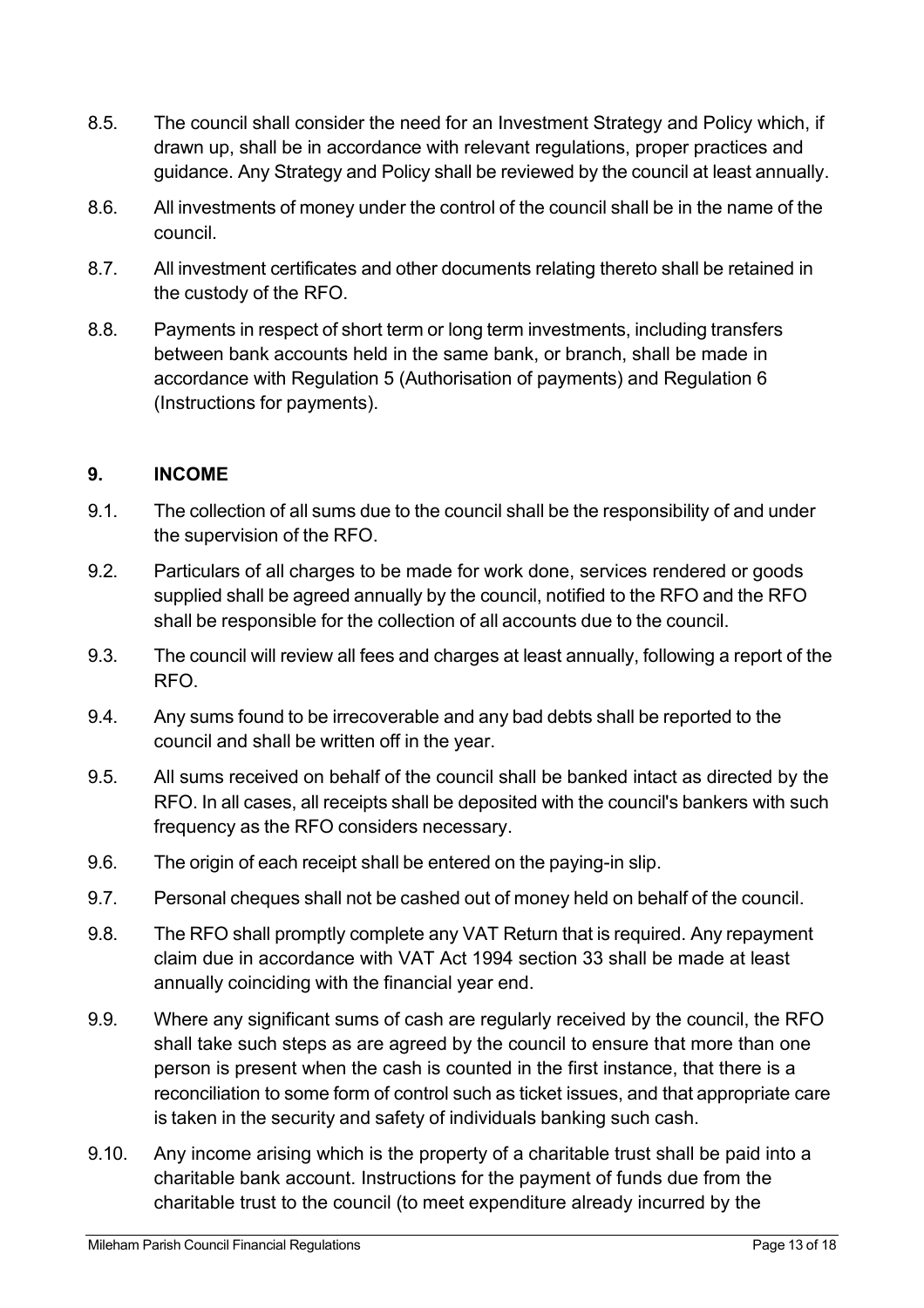authority) will be given by the Managing Trustees of the charity meeting separately from any council meeting (see also Regulation 16 below).

# <span id="page-13-0"></span>**10. ORDERS FOR WORK, GOODS AND SERVICES**

- 10.1. An official order, letter or email shall be issued for all work, goods and services unless a formal contract is to be prepared or an official order would be inappropriate.
- 10.2. Orders shall be controlled by the RFO.
- 10.3. All members and officers are responsible for obtaining value for money at all times. An officer issuing an official order shall ensure as far as reasonable and practicable that the best available terms are obtained in respect of each transaction, usually by obtaining three or more quotations or estimates from appropriate suppliers, subject to any *de minimis* provisions in Regulation 11.1 below.
- 10.4. A member may not issue an official order or make any contract on behalf of the council.
- 10.5. The RFO shall verify the lawful nature of any proposed purchase before the issue of any order, and in the case of new or infrequent purchases or payments, the RFO shall ensure that the statutory authority shall be reported to the meeting at which the order is approved so that the minutes can record the power being used.

# <span id="page-13-1"></span>**11. CONTRACTS**

- 11.1. Procedures as to contracts are laid down as follows:
	- a. Every contract shall comply with these financial regulations, and no exceptions shall be made otherwise than in an emergency provided that this regulation need not apply to contracts which relate to items (i) to (vi) below:
		- i. for the supply of gas, electricity, water, sewerage and telephone services;
		- ii. for specialist services such as are provided by solicitors, accountants, surveyors and planning consultants;
		- iii. for work to be executed or goods or materials to be supplied which consist of repairs to or parts for existing machinery or equipment or plant;
		- iv. for work to be executed or goods or materials to be supplied which constitute an extension of an existing contract by the council;
		- v. for additional audit work of the external auditor up to an estimated value of £500 (in excess of this sum the Clerk and RFO shall act after consultation with the Chairman and Vice Chairman of council); and
		- vi. for goods or materials proposed to be purchased which are proprietary articles and / or are only sold at a fixed price.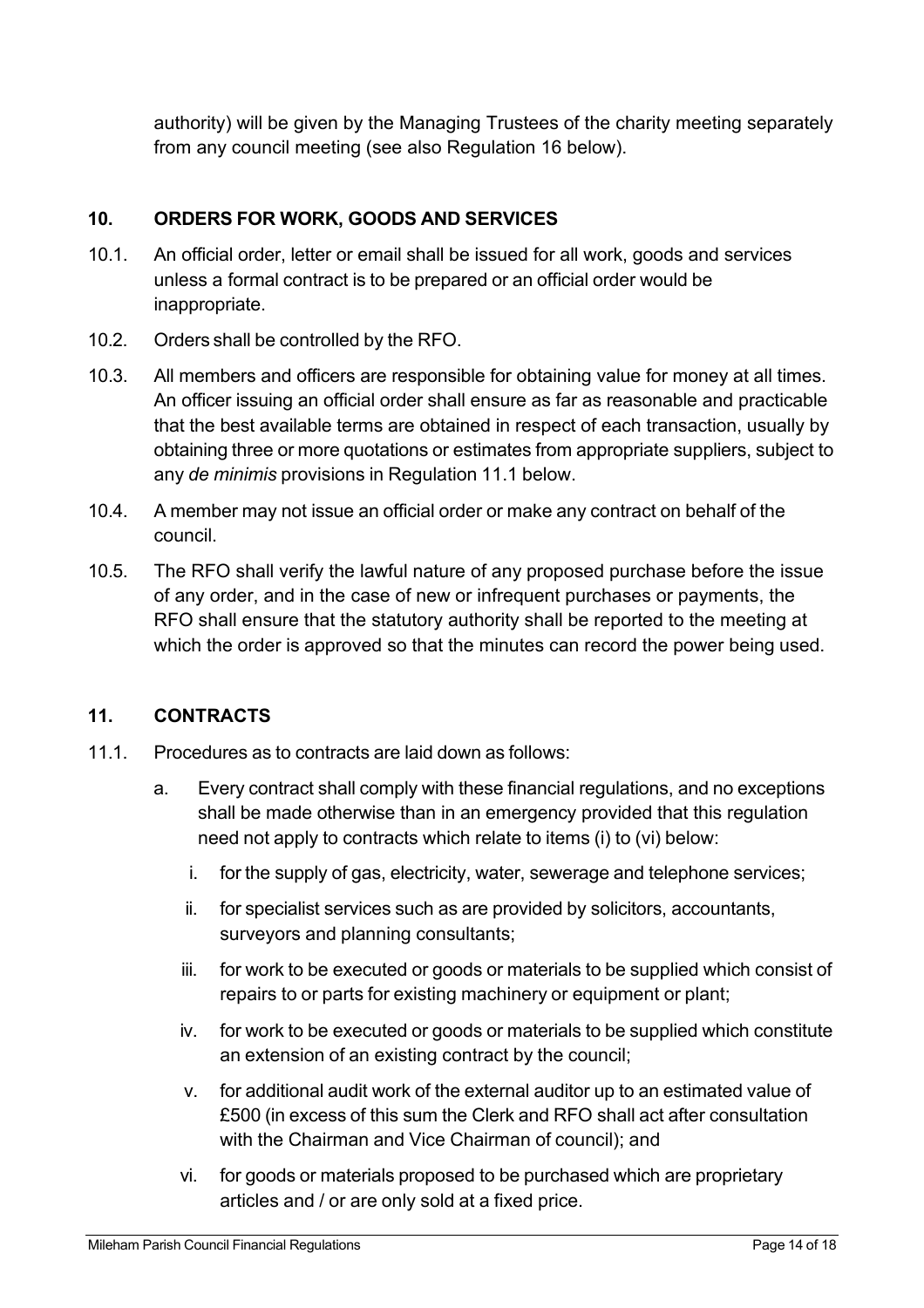- b. Where the council intends to procure or award a public supply contract, public service contract or public works contract as defined by The Public Contracts Regulations 2015 ("the Regulations") which is valued at £25,000 or more, the council shall comply with the relevant requirements of the Regulations $^2\!$ .
- c. The full requirements of The Regulations, as applicable, shall be followed in respect of the tendering and award of a public supply contract, public service contract or public works contract which exceed thresholds in The Regulations set by the Public Contracts Directive 2014/24/EU (which may change from time to time)<sup>3</sup>.
- d. When applications are made to waive financial regulations relating to contracts to enable a price to be negotiated without competition the reason shall be embodied in a recommendation to the council.
- e. Such invitation to tender shall state the general nature of the intended contract and the Clerk shall obtain the necessary technical assistance to prepare a specification in appropriate cases. The invitation shall in addition state that tenders must be addressed to the Clerk in the ordinary course of post. Each tendering firm shall be supplied with a specifically marked envelope in which the tender is to be sealed and remain sealed until the prescribed date for opening tenders for that contract.
- f. All sealed tenders shall be opened at the same time on the prescribed date by the Clerk in the presence of at least one member of council.
- g. Any invitation to tender issued under this regulation shall be subject to Standing Orders and shall refer to the terms of the Bribery Act 2010.
- h. When it is to enter into a contract of less than £25,000 in value for the supply of goods or materials or for the execution of works or specialist services other than such goods, materials, works or specialist services as are excepted as set out in paragraph (a) the Clerk or RFO shall obtain 3 quotations (priced descriptions of the proposed supply); where the value is below £3,000 and above £300 the Clerk or RFO shall strive to obtain 3 estimates. Otherwise, Regulation 10.3 above shall apply.
	- i. The council shall not be obliged to accept the lowest or any tender, quote or estimate.
	- j. Should it occur that the council, or duly delegated committee, does not accept any tender, quote or estimate, the work is not allocated and the council requires further pricing, provided that the specification does not change, no

<sup>&</sup>lt;sup>2</sup> The Regulations require councils to use the Contracts Finder website to advertise contract opportunities, set out the procedures to be followed in awarding new contracts and to publicise the award of new contracts <sup>3</sup> Thresholds currently applicable are:

a. For public supply and public service contracts 209,000 Euros (£164,176)

b. For public works contracts 5,225,000 Euros (£4,104,394)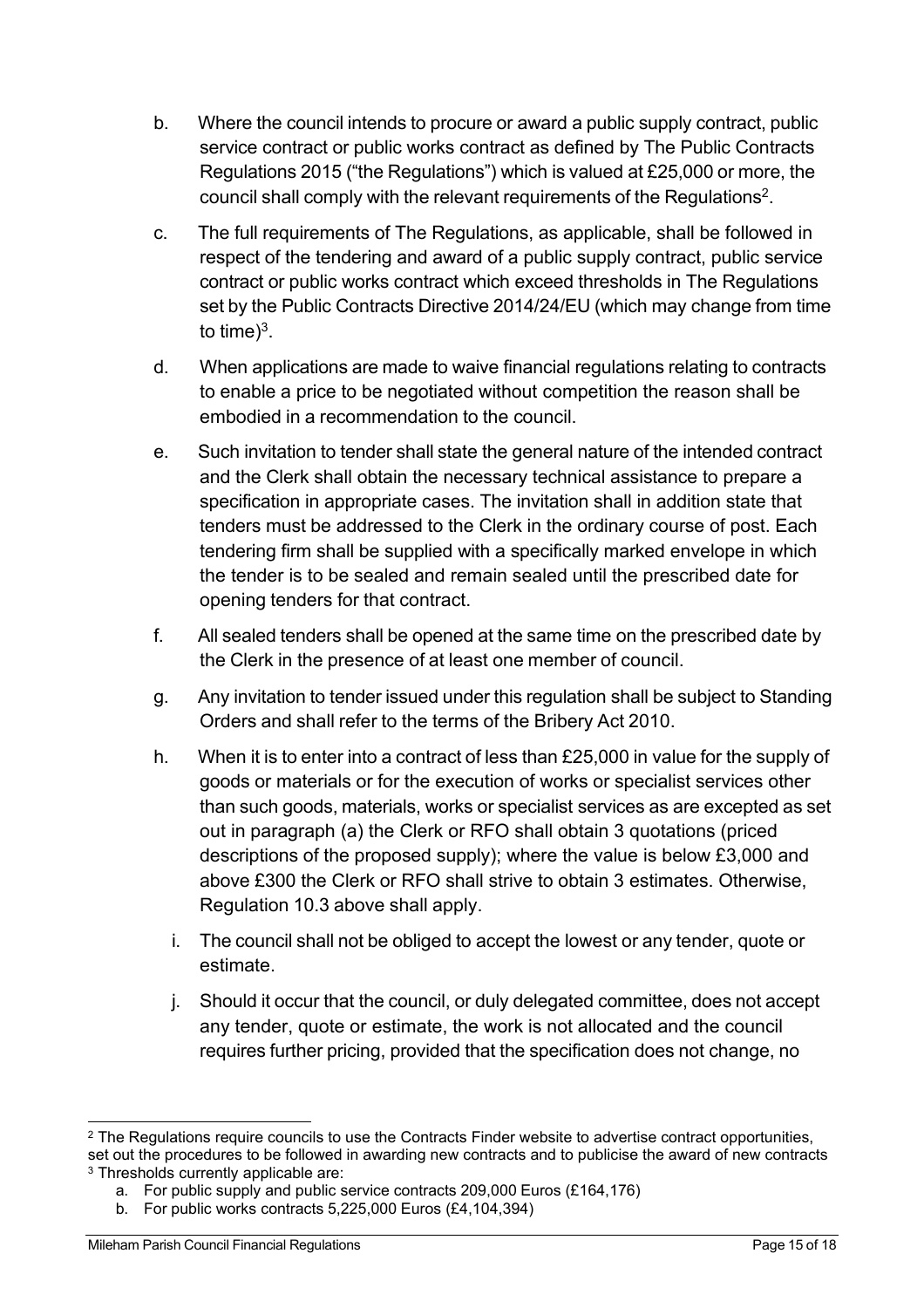person shall be permitted to submit a later tender, estimate or quote who was present when the original decision making process was being undertaken.

## **12. PAYMENTS UNDER CONTRACTS FOR BUILDING OR OTHER CONSTRUCTION WORKS (PUBLIC WORKS CONTRACTS)**

- 12.1. Payments on account of the contract sum shall be made within the time specified in the contract by the RFO upon authorised certificates of the architect or other consultants engaged to supervise the contract (subject to any percentage withholding as may be agreed in the particular contract).
- 12.2. Where contracts provide for payment by instalments the RFO shall maintain a record of all such payments. In any case where it is estimated that the total cost of work carried out under a contract, excluding agreed variations, will exceed the contract sum of 5% or more a report shall be submitted to the council.
- 12.3. Any variation to a contract or addition to or omission from a contract must be approved by the council and Clerk to the contractor in writing, the council being informed where the final cost is likely to exceed the financial provision.

#### <span id="page-15-0"></span>**13. STORES AND EQUIPMENT**

- 13.1. The officer in charge of each section shall be responsible for the care and custody of stores and equipment in that section.
- 13.2. Delivery notes shall be obtained in respect of all goods received into store or otherwise delivered and goods must be checked as to order and quality at the time delivery is made.
- 13.3. Stocks shall be kept at the minimum levels consistent with operational requirements.
- 13.4. The RFO shall be responsible for periodic checks of stocks and stores at least annually.

# <span id="page-15-1"></span>**14. ASSETS, PROPERTIES AND ESTATES**

- 14.1. The RFO shall make appropriate arrangements for the custody of all title deeds and Land Registry Certificates of properties held by the council. The RFO shall ensure a record is maintained of all properties held by the council, recording the location, extent, plan, reference, purchase details, nature of the interest, tenancies granted, rents payable and purpose for which held in accordance with Accounts and Audit Regulations.
- 14.2. No tangible moveable property shall be purchased or otherwise acquired, sold, leased or otherwise disposed of, without the authority of the council, together with any other consents required by law, save where the estimated value of any one item of tangible movable property does not exceed £250.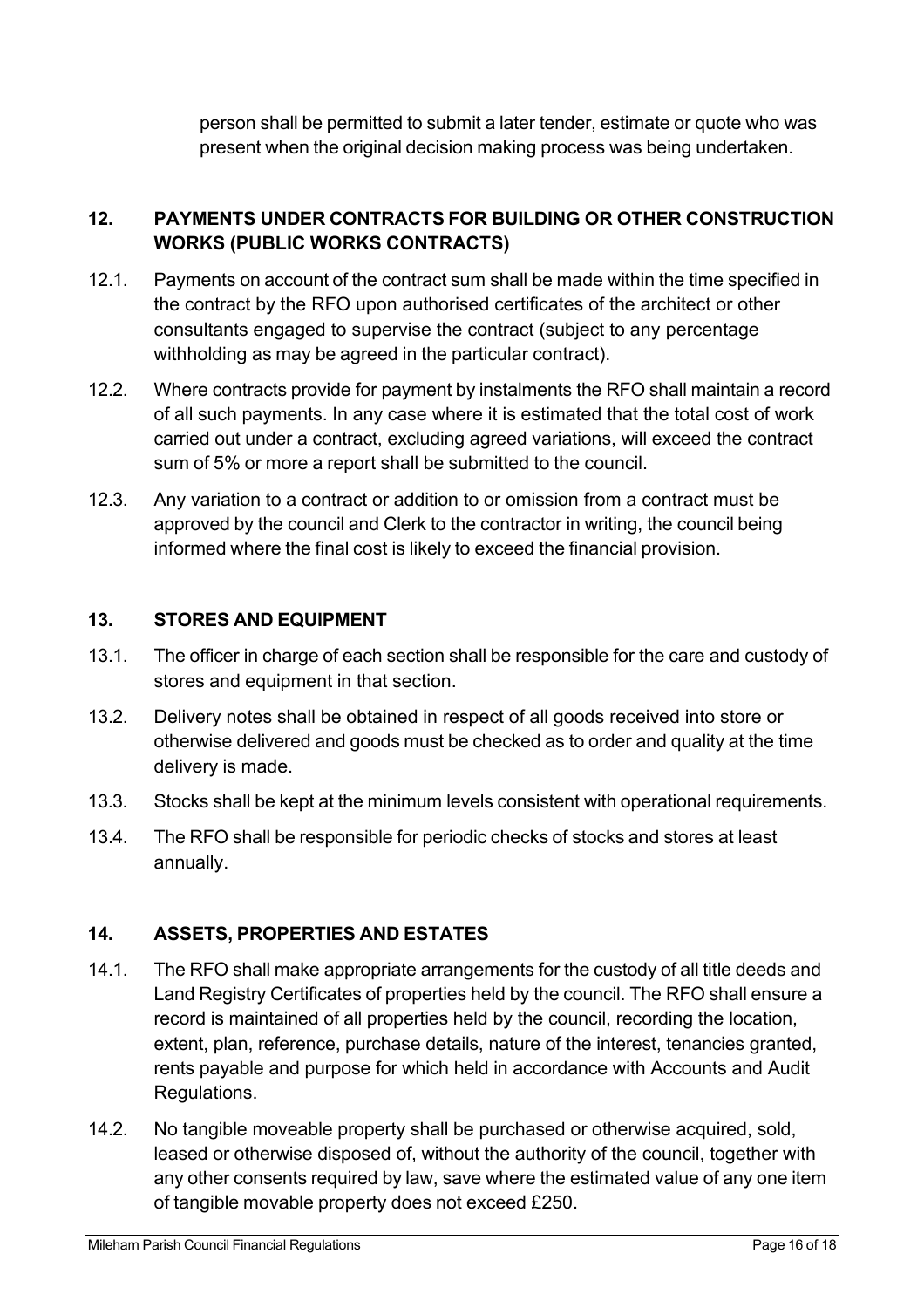- 14.3. No real property (interests in land) shall be sold, leased or otherwise disposed of without the authority of the council, together with any other consents required by law. In each case a report in writing shall be provided to council in respect of valuation and surveyed condition of the property (including matters such as planning permissions and covenants) together with a proper business case (including an adequate level of consultation with the electorate).
- 14.4. No real property (interests in land) shall be purchased or acquired without the authority of the full council. In each case a report in writing shall be provided to council in respect of valuation and surveyed condition of the property (including matters such as planning permissions and covenants) together with a proper business case (including an adequate level of consultation with the electorate).
- 14.5. Subject only to the limit set in Regulation 14.2 above, no tangible moveable property shall be purchased or acquired without the authority of the full council. In each case a report in writing shall be provided to council with a full business case.
- 14.6. The RFO shall ensure that an appropriate and accurate Register of Assets and Investments is kept up to date. The continued existence of tangible assets shown in the Register shall be verified at least annually, possibly in conjunction with a health and safety inspection of assets.

#### <span id="page-16-0"></span>**15. INSURANCE**

- 15.1. Following the annual risk assessment (per Regulation 17), the RFO shall effect all insurances and negotiate all claims on the council's insurers.
- 15.2. The RFO shall give prompt notification to the council of all new risks, properties or vehicles which require to be insured and of any alterations affecting existing insurances.
- 15.3. The RFO shall keep a record of all insurances effected by the council and the property and risks covered thereby and annually review it.
- 15.4. The RFO shall be notified of any loss liability or damage or of any event likely to lead to a claim, and shall report these to council at the next available meeting.
- 15.5. All appropriate members and employees of the council shall be included in a suitable form of security or fidelity guarantee insurance which shall cover the maximum risk exposure as determined annually by the council, or duly delegated committee.

# <span id="page-16-1"></span>**16. CHARITIES**

16.1. Where the council is sole managing trustee of a charitable body the RFO shall ensure that separate accounts are kept of the funds held on charitable trusts and separate financial reports made in such form as shall be appropriate, in accordance with Charity Law and legislation, or as determined by the Charity Commission. The